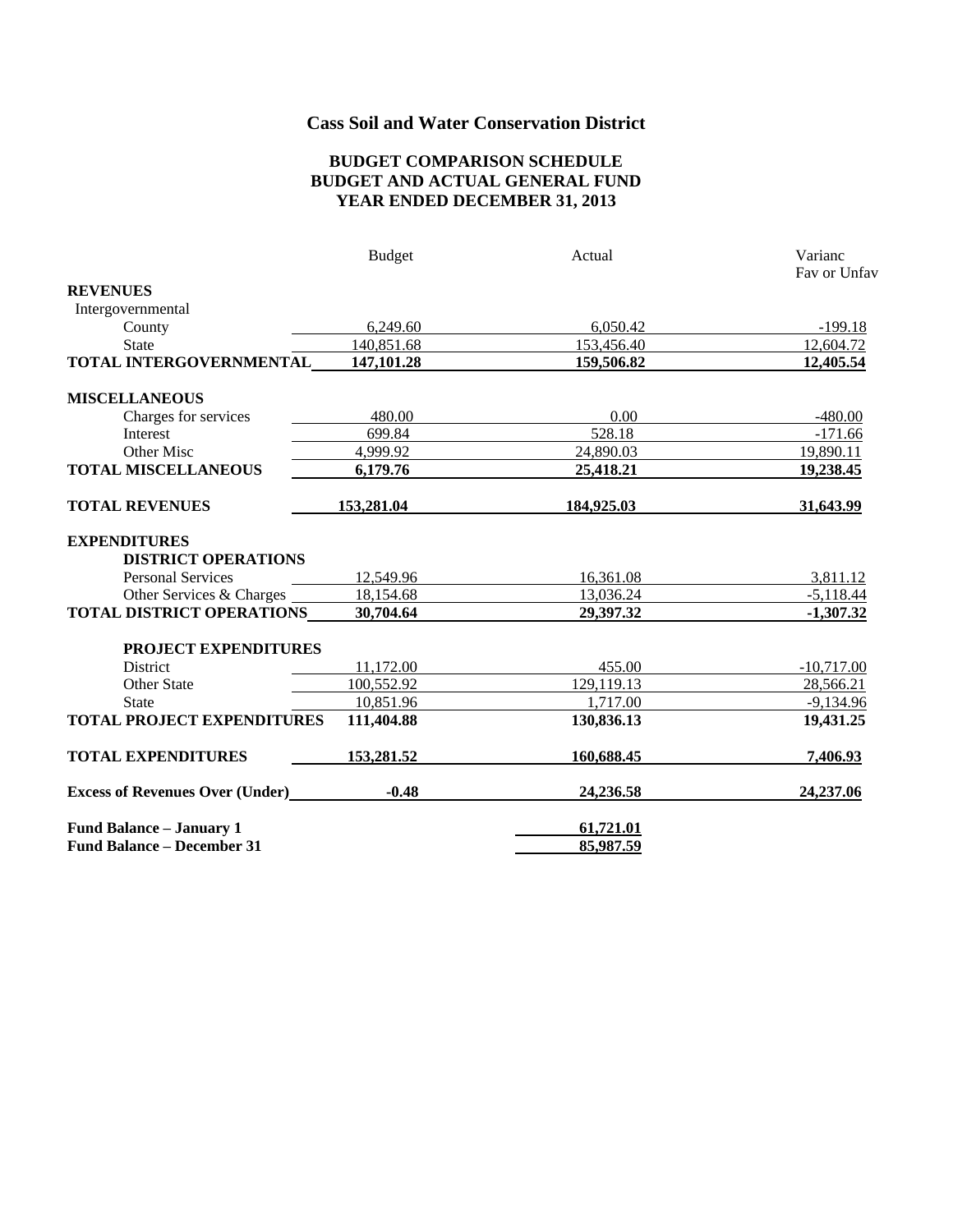# **Cass Soil and Water Conservation District**

### **STATEMENT OF ACTIVITIES AND GOVERNMENTAL REVENUES, EXPENDITURES AND CHANGES IN FUND BALANCE FOR DECEMBER 31, 2013**

|                                        | <b>General</b> | <b>Adjustments</b> | <b>Statement of</b> |
|----------------------------------------|----------------|--------------------|---------------------|
| <b>REVENUES</b>                        | Fund           | <b>See Notes</b>   | <b>Net Assets</b>   |
| County                                 | 6,050.42       |                    | 6,050.42            |
| Intergovernmental                      | 153,456.40     |                    | 153,456.40          |
| <b>Charges for services</b>            | 0.00           |                    | 0.00                |
| <b>Investment earnings</b>             | 528.18         |                    | 528.18              |
| <b>Miscellaneous</b>                   | 24,890.03      |                    | 24,890.03           |
| <b>TOTAL REVENUES</b>                  | 184,925.03     |                    | 184,925.03          |
| <b>EXPENDITURES</b>                    |                |                    |                     |
| <b>Conservation</b>                    | 130,836.13     |                    |                     |
| <b>Current</b>                         | 29,852.32      |                    |                     |
| <b>TOTAL EXPENDITURES</b>              | 160,688.45     |                    |                     |
| <b>EXCESS OF REVENUES OVER (UNDER)</b> |                |                    |                     |
| <b>EXPENDITURES</b>                    | 24,236.58      |                    |                     |
| <b>FUND BALANCE/NET ASSETS JAN 1</b>   | 61,721.01      |                    |                     |
| <b>FUND BALANCE/NET ASSETS DEC 31</b>  | 85,957.59      |                    |                     |